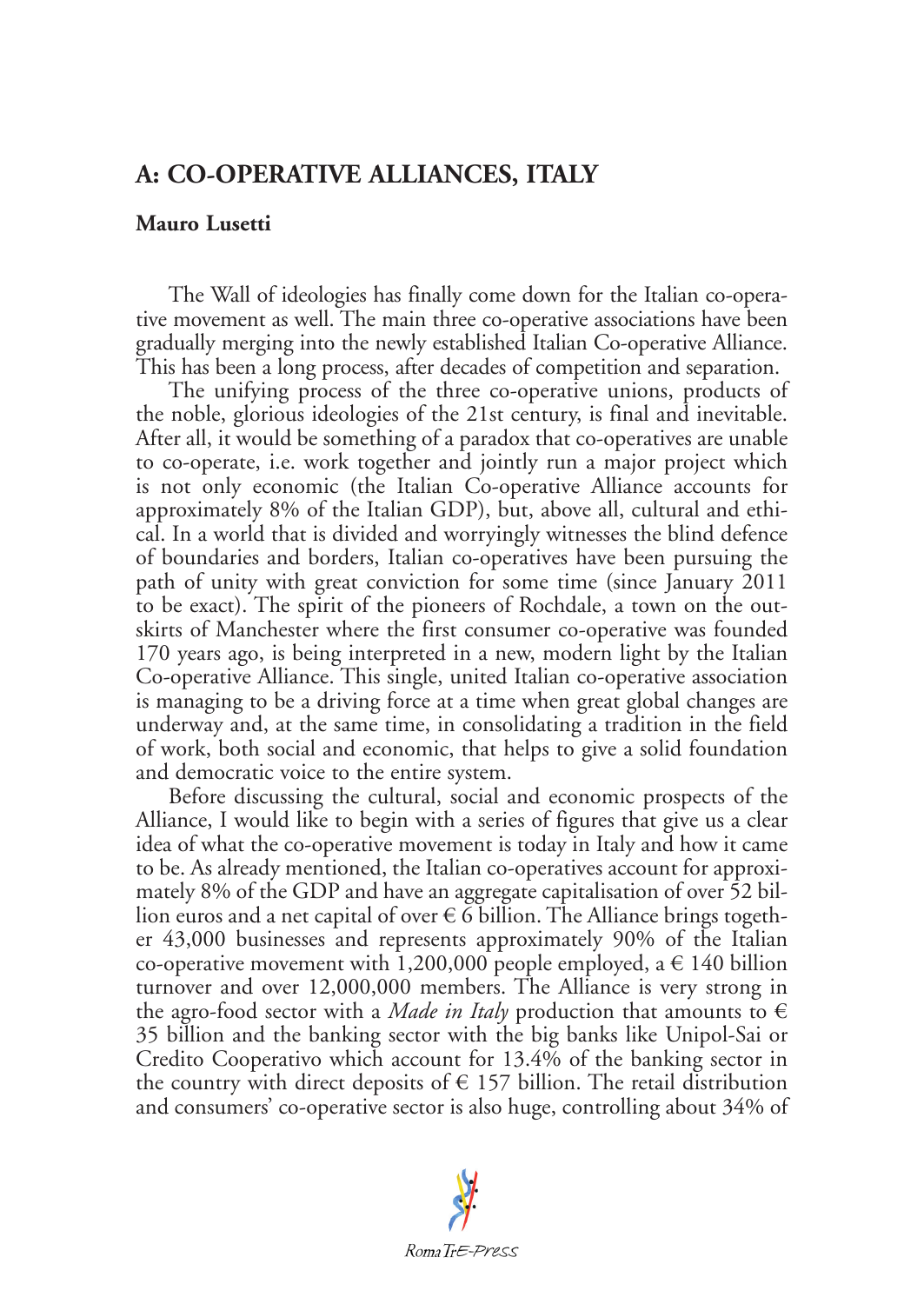the market, with a turnover of  $\in$  28 billion and over 8 million members. The social sector employs 355,000 people and provides social and health care services to 7,000,000 people (employment has grown by 115% in the healthcare sector in ten years). In the co-operatives, 52.8% of the people employed are women and represent 25% of governance, foreigners account for about 20% of the workforce, one Italian in five is a member of a co-operative and one in three people buy from co-operatives. As we can see from these few figures, co-operation in Italy is an essential, vital part of the economy.

It is a huge phenomenon based on three important work and community experiences from the last century. The Alliance consists, at a formal level as well, of Legacoop, Confcooperative and AGCI. Here is a brief outline of their origins.

The Federation of Italian Co-operatives, founded in Milan during the first congress of Italian co-operative members (1886), changed its name to the League of Co-operatives during the 5th congress which was held in Sampierdarena in 1893. Although it has changed dramatically in many ways, its mission remains that of 'supporting the leading economic, social and civil role of the co-operatives in the most dynamic and effective way. For 125 years, this has been the aim of Legacoop, an association close to socialist ideals that brings together over 15,000 co-operatives operating in all regions in Italy and in all sectors which are capable of creating development and wealth by focusing on people and the local area and community.

Founded in 1919, the Italian Confederation of Co-operatives, Confcooperative, is inspired by the Church's social doctrine (as can be seen in Article 1 of its Statute). Based on the social function that the Italian Constitution (art. 45) attributes to co-operation, Confcooperative promotes its development, growth and diffusion and currently brings together over 19,000 firms.

AGCI, the General Association of Italian Co-operatives, was founded in Rome in October 1952 by a group of republican-, liberal- and social democratic-inspired associations which formed a new union of co-operatives. It currently includes nearly 8,000 co-operatives.

Although figures and historical origins are all equally important, the ideas for developing co-operation in the very near future are even more so. The model can be found in the International Co-operative Alliance Statement on Co-operative Identity, which focuses on a number of critical points which can be briefly summarised below. Voluntary and open membership, the principle of democracy, strengthening of the role and contribution of women as a structural aspect, and value that helps to